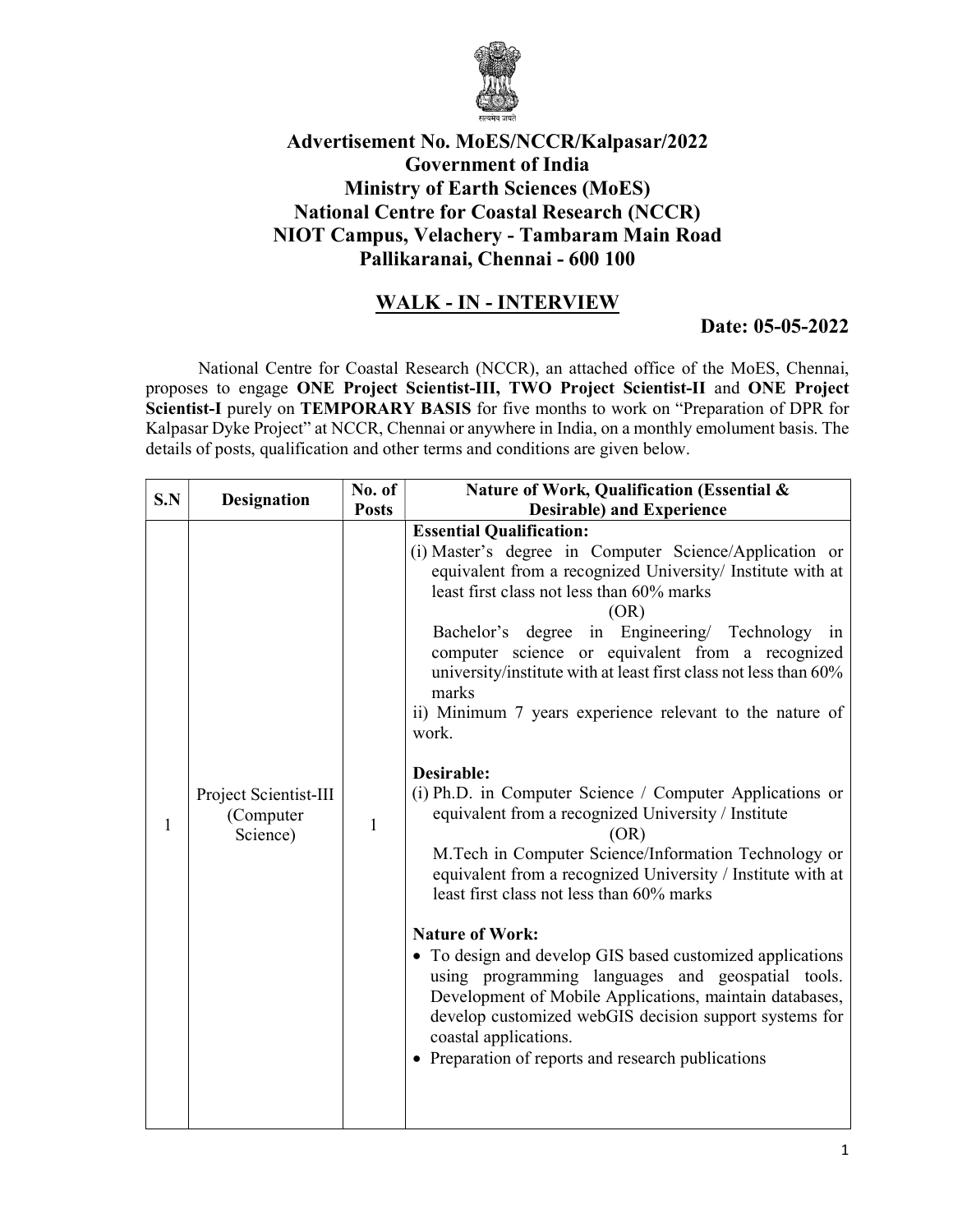| $\overline{2}$ | Project Scientist-II<br>(Computer<br>Science)       | $\mathbf{1}$ | <b>Essential Qualification:</b><br>(i) Master's degree in Computer Science/Application or<br>equivalent from a recognized University/ Institute with at<br>least first class not less than 60% marks<br>(OR)<br>Bachelor's degree in Engineering/ Technology in<br>computer science or equivalent from a recognized<br>university/institute with at least first class not less than 60%<br>marks<br>ii) Minimum 3 years experience relevant to the nature of<br>work.<br>Desirable:<br>(i) Ph.D. in Computer Science / Computer Applications or<br>equivalent from a recognized University / Institute<br>(OR)<br>M.Tech in Computer Science/Information Technology or<br>equivalent from a recognized University / Institute with at<br>least first class not less than 60% marks<br><b>Nature of Work:</b><br>To design and develop GIS based customized applications<br>using programming languages and geospatial tools. |
|----------------|-----------------------------------------------------|--------------|------------------------------------------------------------------------------------------------------------------------------------------------------------------------------------------------------------------------------------------------------------------------------------------------------------------------------------------------------------------------------------------------------------------------------------------------------------------------------------------------------------------------------------------------------------------------------------------------------------------------------------------------------------------------------------------------------------------------------------------------------------------------------------------------------------------------------------------------------------------------------------------------------------------------------|
|                |                                                     |              | Development of Mobile Applications, maintain databases,<br>develop customized webGIS decision support systems for<br>coastal applications.                                                                                                                                                                                                                                                                                                                                                                                                                                                                                                                                                                                                                                                                                                                                                                                   |
| 3              | Project Scientist-II<br>(Coastal)<br>Geomorphology) | $\mathbf{1}$ | <b>Essential Qualification:</b><br>(i) Master's Degree in Geology/Applied Geology/ Marine<br>Sciences/ or equivalent from a recognized University/<br>Institute with at least first class not less than 60% marks<br>Minimum 3 years experience relevant to the nature of<br>(ii)<br>work.<br>Desirable:<br>(i) Ph.D. in Geology / Applied Geology/Marine Sciences /<br>Marine Studies or equivalent from a recognized<br>University / Institute.<br>(ii) Experience in field measurements for beach profiles,<br>coastal geomorphology and sedimentology.<br><b>Nature of Work:</b>                                                                                                                                                                                                                                                                                                                                         |
|                |                                                     |              | To undertake field and desk studies related to short-term<br>and long-term coastal geomorphological features and<br>shoreline changes<br>Data processing, image interpretation, analysis and<br>preparation of technical reports.                                                                                                                                                                                                                                                                                                                                                                                                                                                                                                                                                                                                                                                                                            |